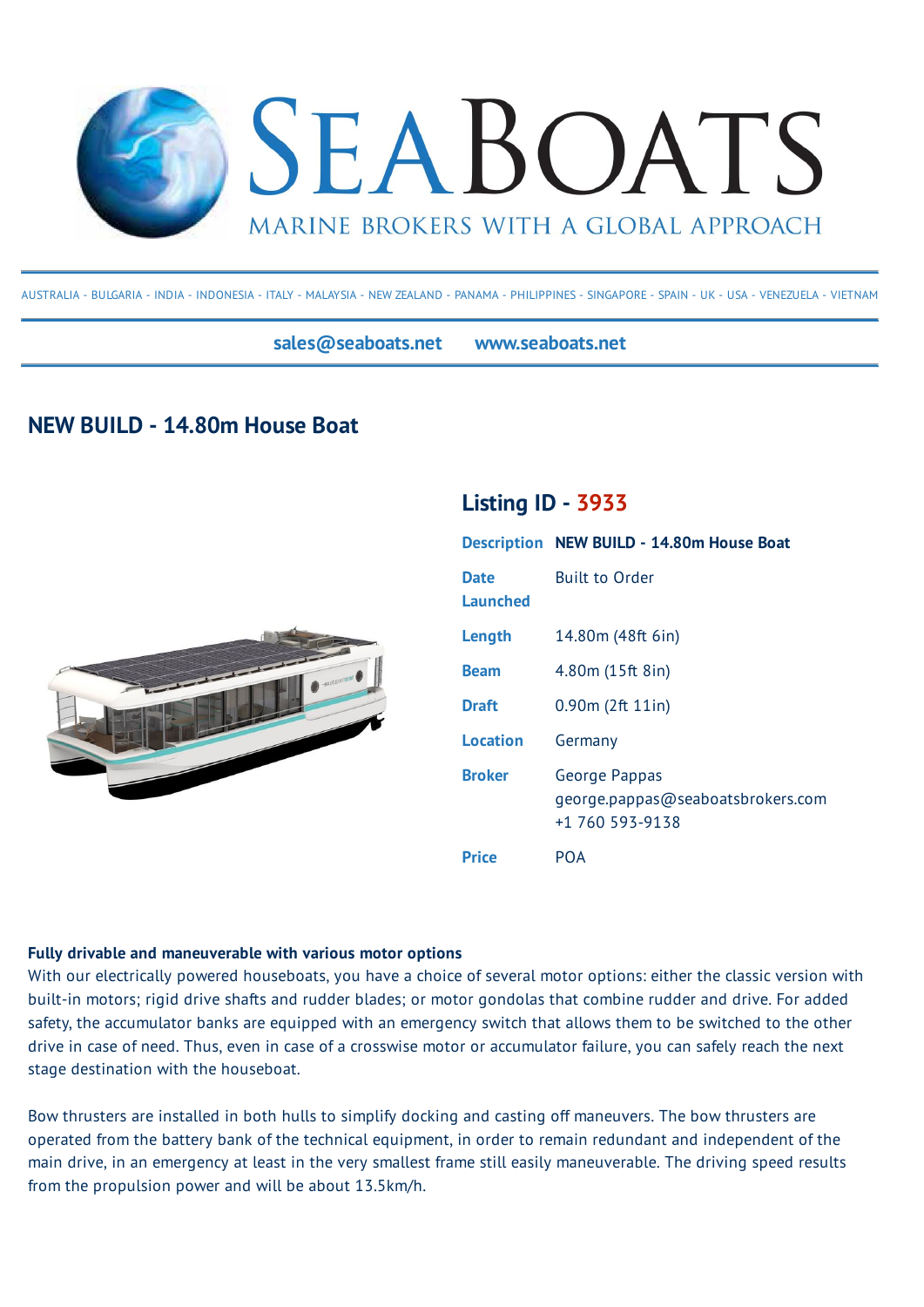## **Innovative. Sustainable. Patented. Our Solar Railings.**

The internationally patented Solar Railings© of our houseboats make it possible to transform the solar roof into a cozy lounge. With insertable poles, sun sails and special brackets, the 38.5 sqm area under the unfolded solar panels on the upper deck can be used as both a sun deck and a party deck. To do this, the solar panels are folded to the side – a variant that also guarantees the greatest possible freedom of movement on deck during docking and casting off maneuvers. In addition, the solar panels can be optimally aligned for harvesting the sun. A small area at the bow can also be covered with solar thermal panels instead of photovoltaic panels, to support the heating of domestic hot water.

## **Integrated Traverse for Safe Transport.**

Equally unique and a further contribution to your safety is our integrated Traverse©. Up to now, a crane with a heavy lifting beam in connection with lifting straps that are pulled under the hull is used as standard on ships. A technique that is perfectly feasible for a single hull boat.

However, on our catamarans, this creates strong forces that could act laterally on the hulls and the connecting structure, causing micro-cracks and structural damage. To eliminate this, we have designed a type of cage that is part of the load-bearing structure of our houseboats. This allows our houseboats to be lifted out of the water at any location by a suitable truck-mounted crane without the need for special lifting equipment.

## **Always on course thanks to the smallest possible leeway.**

To compensate for the leeway of our houseboats, the lateral plan of the underwater hull forms a counterweight to prevent drift. Therefore, the draft must also have a corresponding minimum size. In addition, we placed emphasis on low resistance at high overall weight during the design process. This is achieved by means of narrow hulls with a suitable draught. The four outer bow and stern props at the corners of the main deck are airfoils that direct the wind around the structure in a highly effective manner. As our simulations show, due to their physical properties, the airfoil profiles act supportively to stabilize and keep the ship on course even when the wind is blowing obliquely from the front or aft.

### **Innovation Spirit**

In addition to the wind behavior, the line break and thus the water resistance were also determined via the ORCA 3D Marine CFD simulation. These simulations resulted in the special hull shape of the INDIE, which is tailored specifically to the needs of our houseboats.

### **The technology of our houseboat in a glance**

Energy-efficient built-in engine and engine nacelles with emergency switching Patented solar railing© and fuel cell for energy generation Innovative wing profiles that stabilize the boat in windy conditions Integrated lifting beam© allows safe lifting with a truck-mounted crane External dimensions of: 14.80 x 4.80 x 0.90 m (LH x BH x TH) Maximum driving speed: 13,5 km/h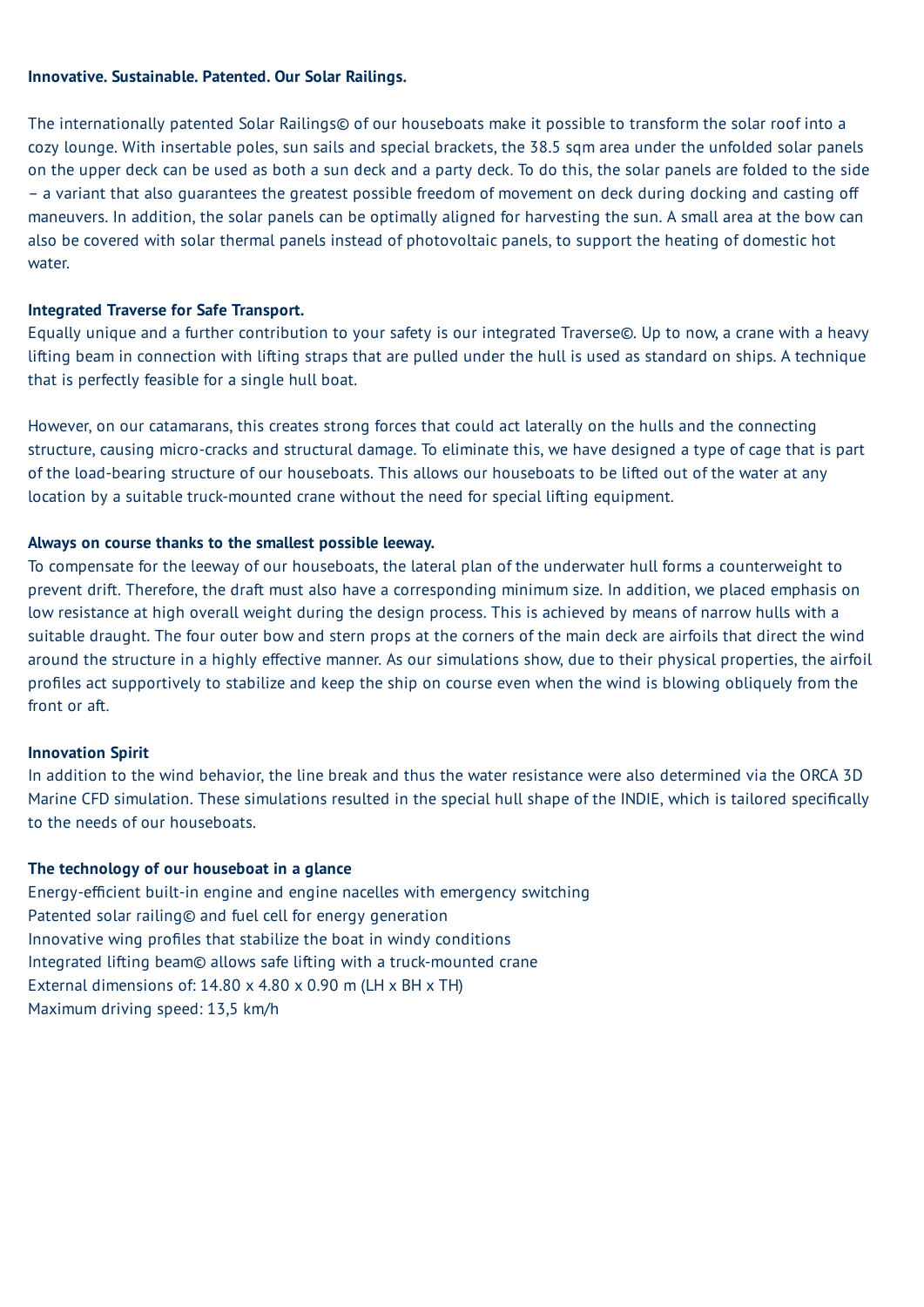